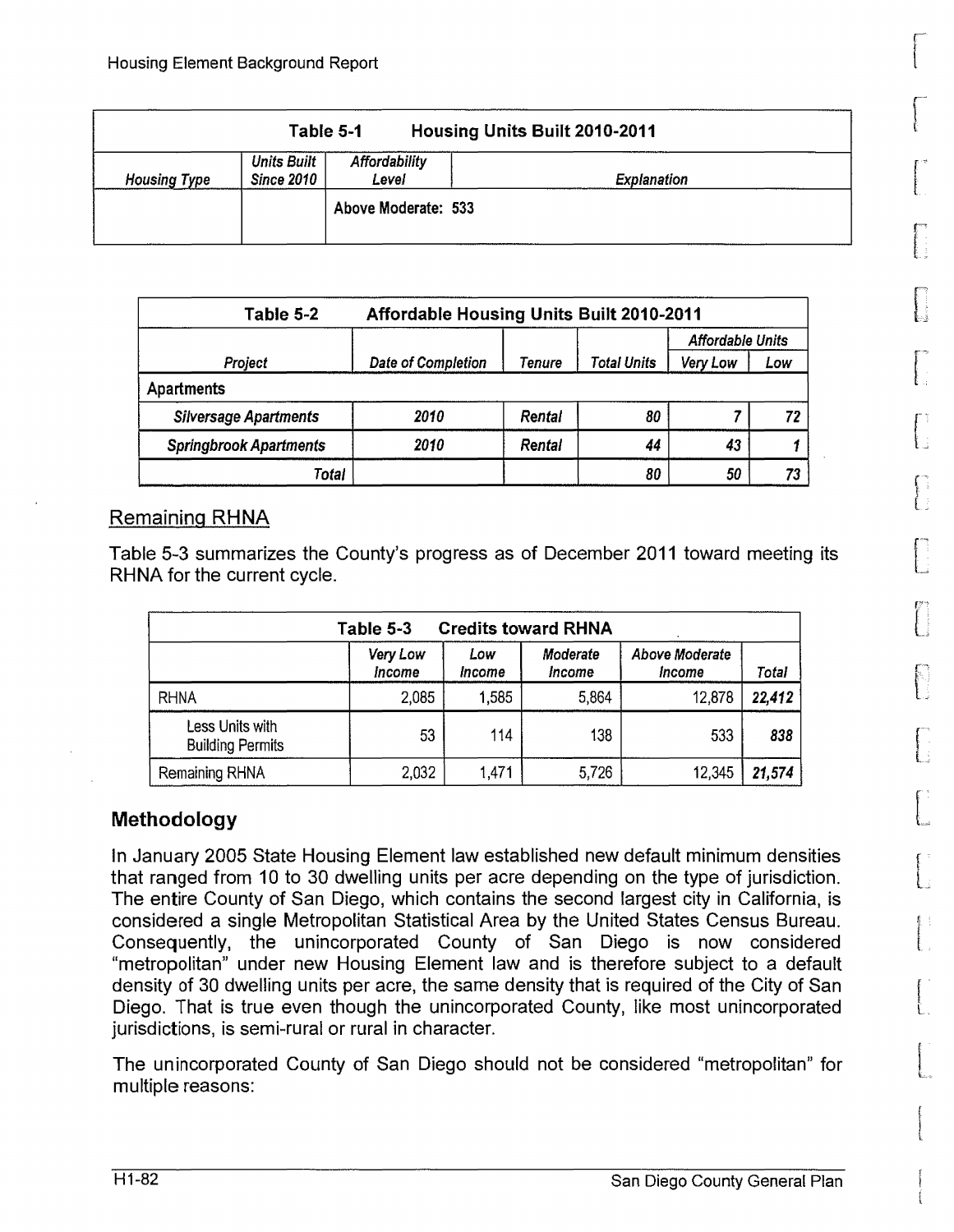- Large areas are occupied by entities outside the land use control of the County. These include Camp Pendleton Military Base, Anza Borrego Desert State Park, Cleveland National Forest, and eighteen Tribal reservations.
- Approximately 80 percent of the land is groundwater dependent and cannot sustain urban or suburban development patterns. The County's rural, groundwater-dependent communities are home to many lower-income families.
- Less than ten percent of the land within the unincorporated County is currently served by sewer, which is required to achieve densities above one or two dwelling units per acre.
- The amount of land over which the unincorporated County exercises land use authority, particularly land appropriate for high density development, often decreases through annexations.
- Most land is considered an extreme fire threat area by the California Department of Forestry (CDF), and fire service is limited. Some areas lack structural fire protection, and most fire departments lack equipment that services structures over two stories.
- Much land contains sensitive environmental habitats, and environmental constraints often determine development capacity and patterns.
- The region's employment centers are located within incorporated cities, and most residents commute to coastal job centers.
- Market factors discourage residential development that exceeds 20 to 25 dwelling units per acre. Densities above that level typically require structured parking and more expensive building construction methods.
- Funding for transit facilities and improvements is directed toward incorporated jurisdictions, providing little opportunity for these public services in the unincorporated County.

### Lower and Moderate Income Opportunities

f' L,

 $\int$ 

.,

\_..;

L.;

L

L

The unincorporated County covers 3,572 square miles and contains 24 separate communities or sub-regions. Therefore, it is appropriate to utilize different housing options within this large region to provide housing affordable for lower-income households. The 2011 General Plan Update considered community character, access to jobs and transportation, availability of infrastructure and services, and presence of environmental constraints when identifying communities with residential development potential. Based on these factors, the County set forth the following strategy for facilitating lower-income housing within the unincorporated area:

- 1. Use of vacant or underutilized residential lands:
	- Provide an adequate supply of land that permits the development of multifamily units with residential densities of 20 or more units per acre within the General Plan. This includes land with a new mixed-use land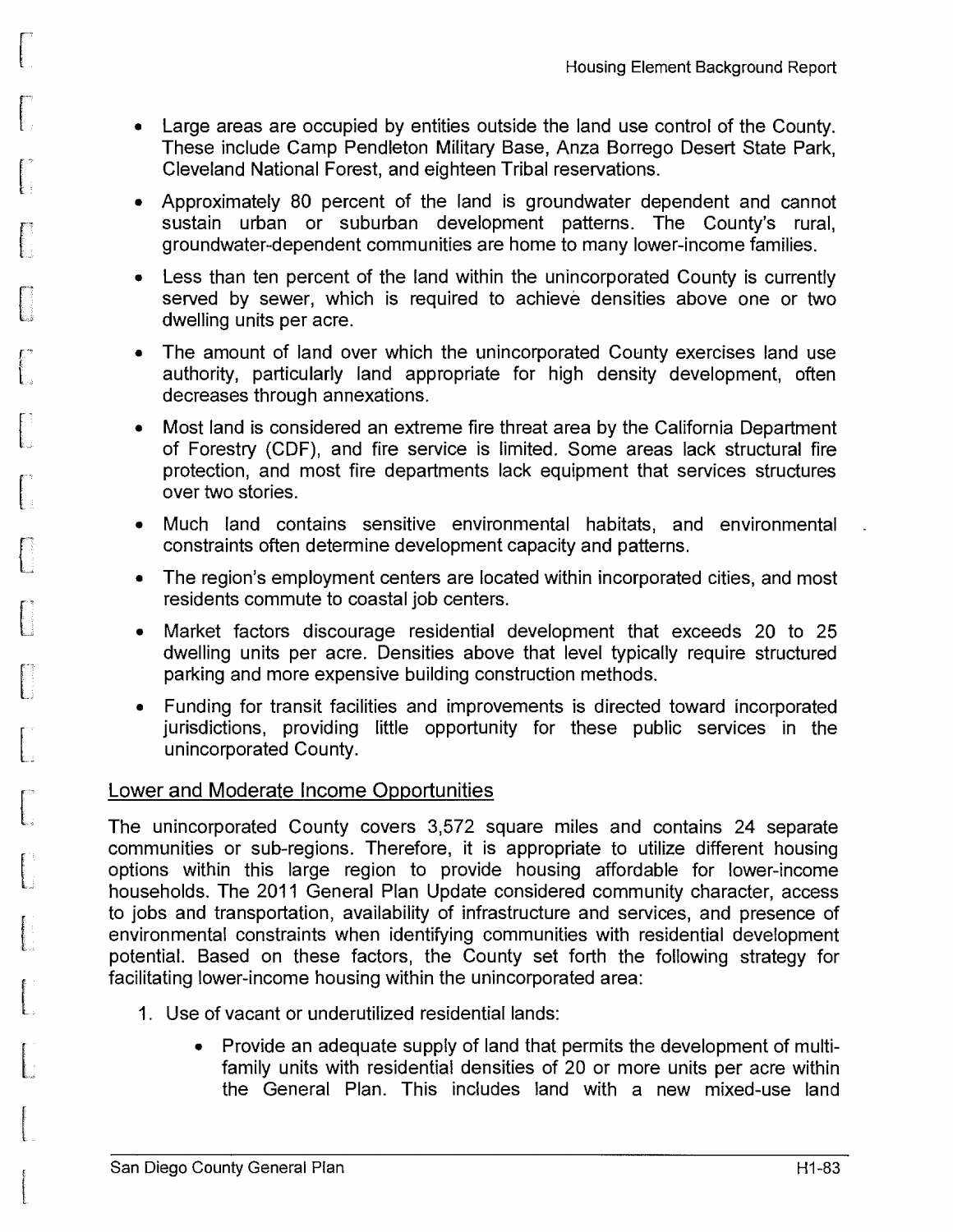designation that permits residential units to be developed with residential densities of up to 30 units per acre.

- Estimate development potential on vacant and underutilized parcels based on the average development yield of 80 percent of the maximum permitted density. The difference between gross acreage and the net acreage used to calculate available yield averages about 20 percent in the more urbanized areas of the County where infrastructure is already in place. These urbanized areas are located in the Village regional category and are the appropriate location for dense multi-family developments. This yield percentage is also consistent with requirements of Government Code Section 65863(h)(2).
- Ensure that policies and programs encourage 80 percent yield on properties designated for densities of 15 to 30 units per acre.
- Ensure that, when possible, policies and programs remove development constraints that impede the achievement of 80 percent yield.
- Exclude parcels with environmental constraints as appropriate for lowerincome housing opportunities. Most of the lands planned for densities of at least 20 units per acre were reviewed during the General Plan Update process and determined to be environmentally appropriate for high density development. However, if parcel-level analysis, using either visual observations or GIS data, revealed environmental constraints, the lands were not counted as opportunities for lower-income housing.
- Exclude the yield on small parcels of less than one-quarter acre unless the parcel is adjacent to other vacant parcels or part of a larger area with common ownership.
- Increase the density to 30 units per acre on a large area of vacant and underutilized land surrounding a planned transit station in the North County Metro sub-region.
- 2. Implementation of a new senior density bonus program that permits increased densities beyond State law.
- 3. Consistency between General Plan, zoning, and development intensity:
	- General Plan designations in the 15 to 30 units per acre range must be implemented with appropriate zoning.
	- Development should occur at or above 80 percent of the maximum density on residential sites designated at 15 to 30 units per acre.
- 4. Modification of the Zoning Ordinance to provide more flexible development standards (a wider range of unit types) on land with environmental constraints or where small parks are desired. Alternatively, potential density lost because of environmental constraints and parks/common areas could be transferred to the developable areas.

[;

**.** .

 $\left( \begin{array}{c} 0 \\ 0 \\ 0 \end{array} \right)$ 

 $\mathbb{L}$ 

 $\mathfrak{f}^*$ 

L,

 $\, \cdot \,$ L,

f<br>Francesco<br>L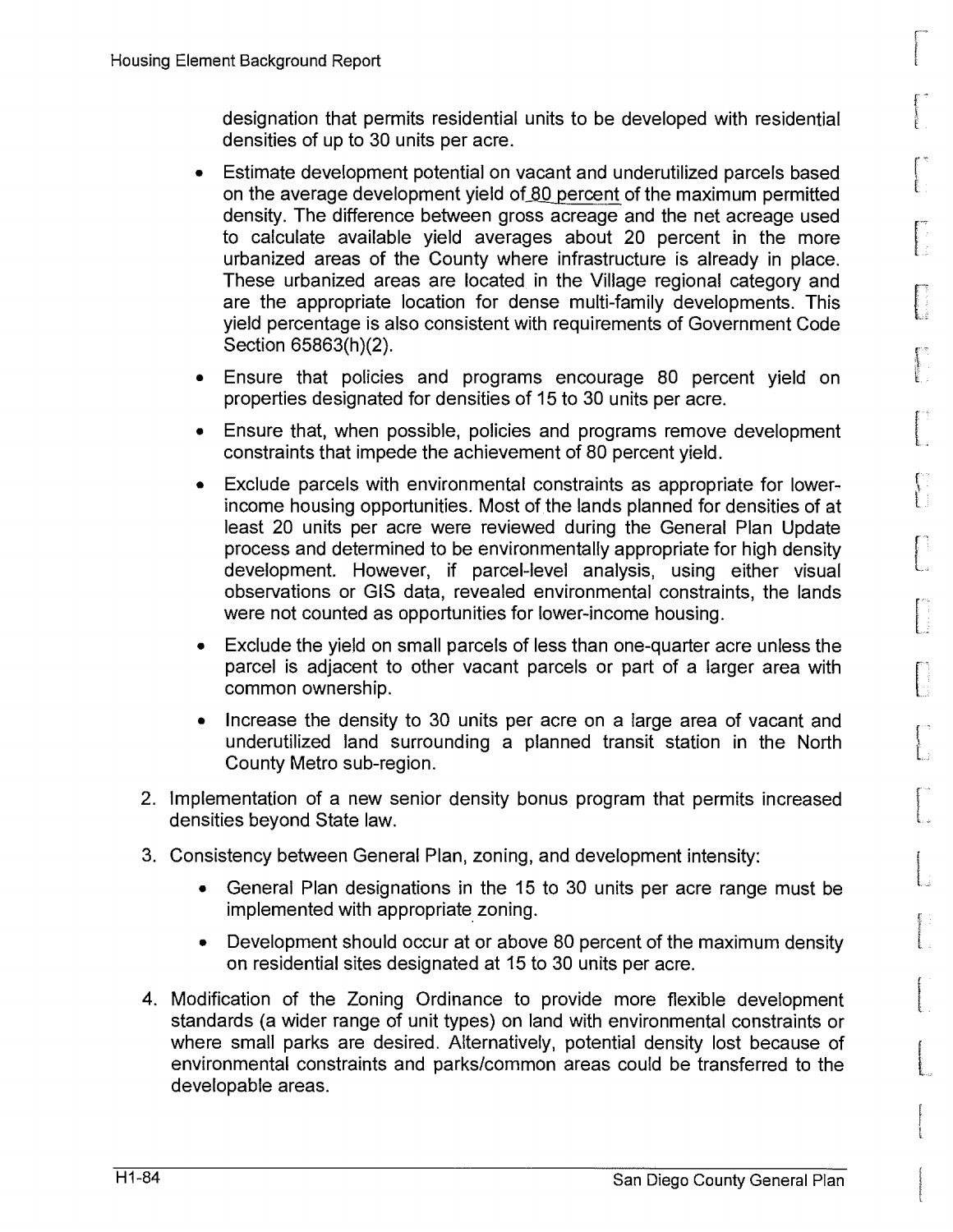5. Specialized zoning to facilitate the development of different types of high-density housing. Promotion of reduced Transportation Impact Fees in Villages and Village Cores.

In assessing lands appropriate for affordable housing development, the County identified criteria based on the land's density designation, location (suburban, semirural, or rural) and its regional category. The regional category called Village and specialized areas called Transit Nodes encompass areas considered suburban and contain lands considered appropriate for multi-family development (10.9+ units per \ acre). In addition to vacant lands, underutilized sites in these areas were considered if they met at least two of the three criteria summarized in Table 5-4.

|              | <b>Criteria for Underutilized Sites</b><br>Table 5-4                                      |
|--------------|-------------------------------------------------------------------------------------------|
|              | The value of the improvements was less than the land value.                               |
| $\mathbf{2}$ | The existing structure was more than 30 years old.                                        |
| 3            | The potential yield is at least three times greater than the<br>existing number of units. |

In all regional categories, opportunities for lower-income housing were also made available. Programs include the facilitation of affordable housing such as second units, farmworker housing, mobile homes, and density bonuses.

### Correlation between Density and Affordability

In 2012, the County of San Diego commissioned Keyser Marston Associates, Inc. (KMA) to conduct an assessment of affordable housing development in the unincorporated area. The major components of the KMA study include:

- Identification of recently completed affordable residential developments in the unincorporated area of the County and adjacent cities.
- Assessment of the relationship of specific density ranges and the project type likely to be developed in the County's unincorporated areas, including preparation of illustrative financial pro formas for three multi-family prototypes.
- Estimation of the maximum rent and sales prices affordable to extremely low, very low, low and moderate income households, based on 2012 household income statistics distributed by HCD.
- Research of current development trends occurring in the unincorporated areas of the County.

Key findings of the report are:

• Due to the lack of vacant sites at 30 dwelling units per acre, limited infrastructure serving the unincorporated areas of the County, and the high cost associated with higher density developments, it has been demonstrated that affordable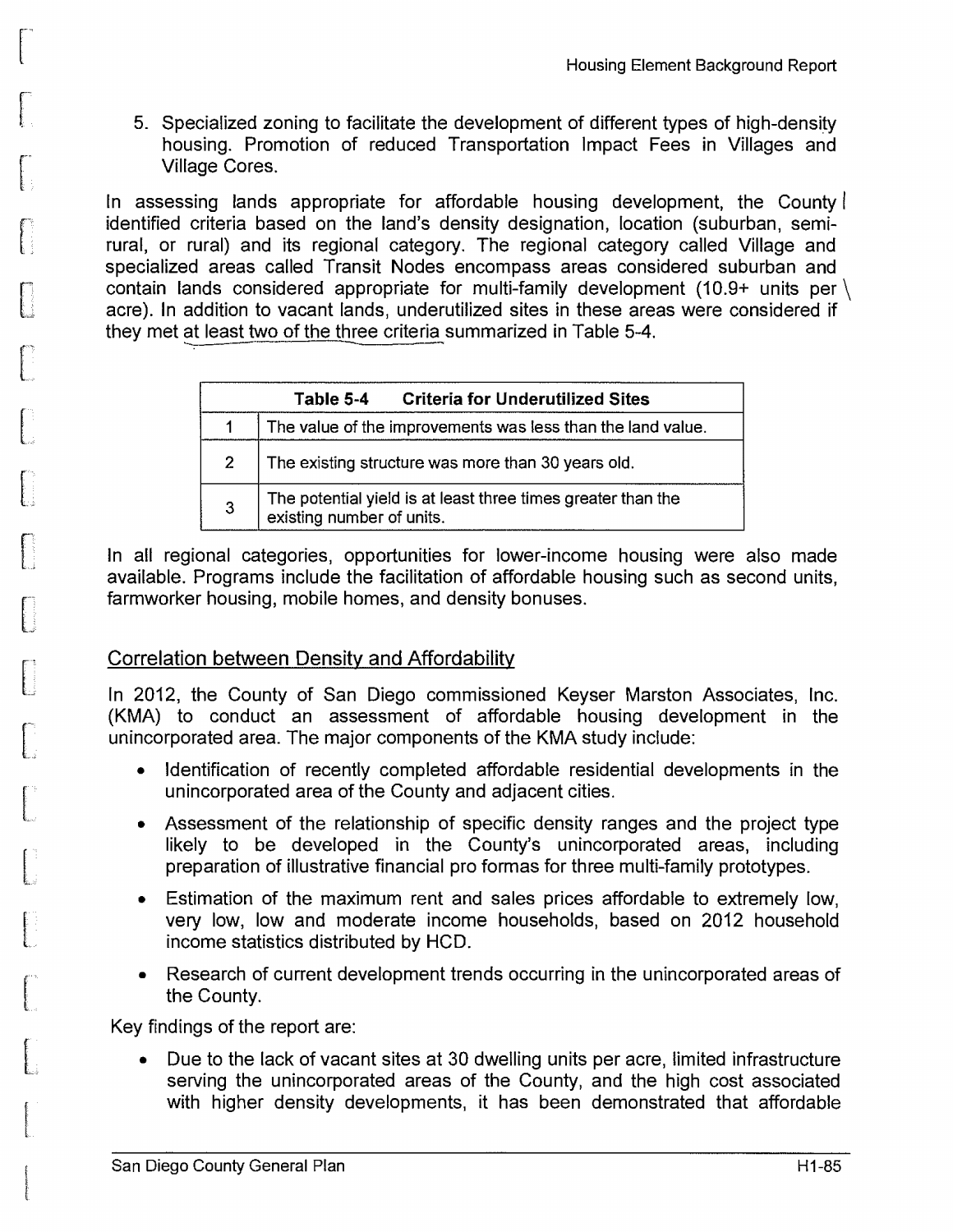housing for low income households can be accommodated on land designated between 20 and 23 dwelling units per acre, and affordable housing for very low income households can be accommodated on land designated between  $24<sup>\frac{1}{2}</sup>$  and 29 units per acre.

- Affordable housing developed in the unincorporated County and adjacent cities since 2009 has occurred primarily within a density range of 15 to 29 units per acre.
- Per-unit financing gaps are lowest for affordable housing development in the unincorporated area at a density of 24 units per acre for garden style apartments. In comparison, per-unit financing gaps for stacked flats at 30 units per acre are the least feasible scenario.

The KMA study surveyed affordable housing developments in the unincorporated area and selected incorporated communities located in proximity to the unincorporated County. The study identified a total of eight affordable housing developments for family households built since 2009 or under construction, comprising a total of 517 units. Of the eight affordable housing developments surveyed, two developments were in the unincorporated area and six were in the incorporated cities.

Overall, two developments were built at densities between 15.0 and 19.9 units per acre, five developments at densities between 20.0 and 29.0 units per acre, and one development at a density exceeding 29.0 units per acre. The median density for affordable and mixed-income housing surveyed is 23.4 units per acre. Specifically, median density of affordable housing developments in the unincorporated area is 22.8 units per acre and median density for affordable developments in the incorporated communities is 23.6 units per acre.

To assess the feasibility of developing affordable housing representative of the type of affordable housing development most likely to occur within the County's unincorporated areas in the near term, the study conducted pro forma analysis on three development scenarios:

- 20 units/acre townhomes.
- 24 units/acre garden style apartments.
- 30 units/acre stacked flats.

Table 5-5 summarizes the gap financing required to subsidize different types of development as housing affordable to lower-income households, using land cost assumptions of 5 dollars per square foot. The KMA study concludes that, to provide housing affordable to lower-income households, subsidies are required for most types of development; however, the levels of subsidies required vary significantly.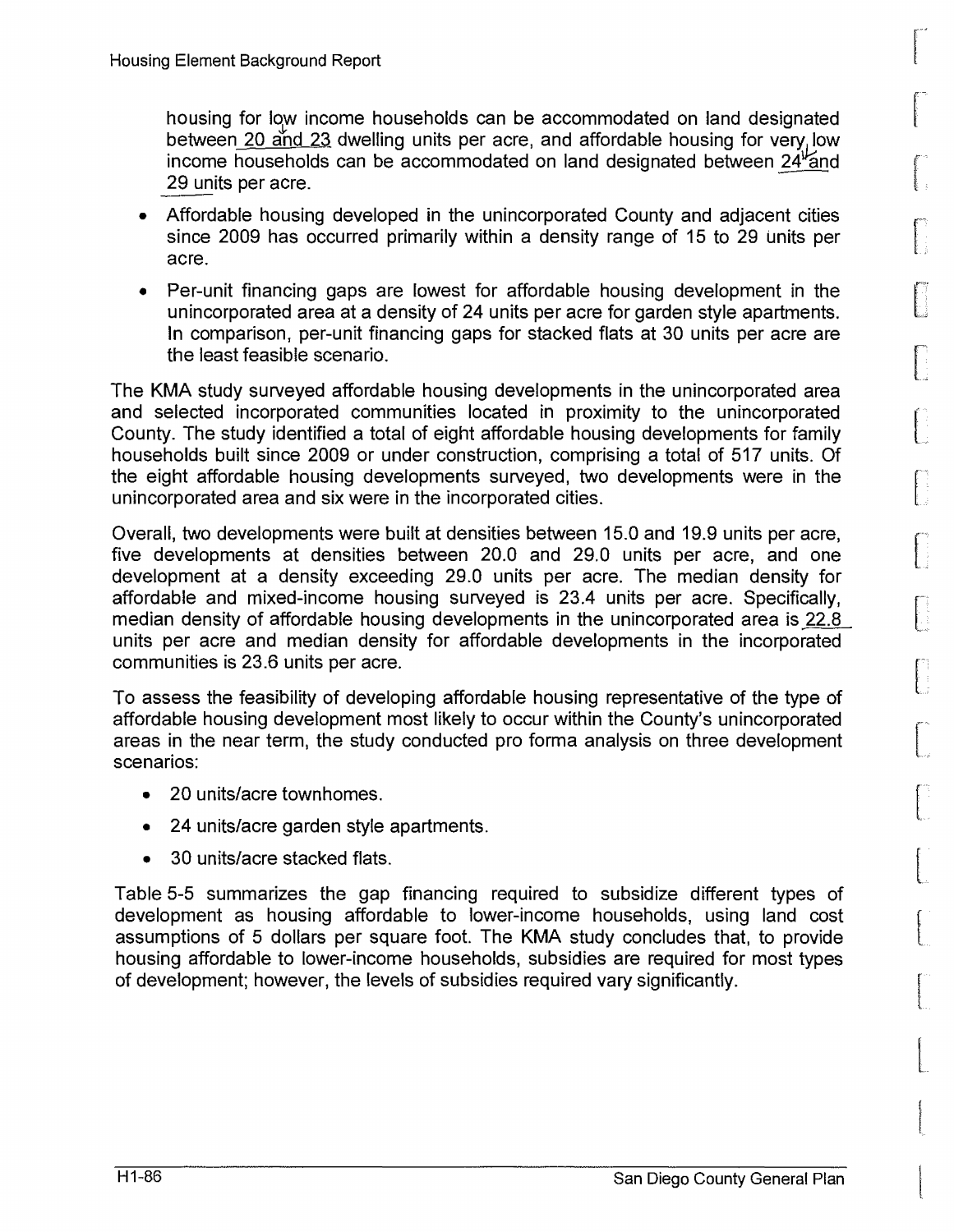|                   |                         | Very Low-Income (50% AMI) |                                                                   |  |  |  |  |
|-------------------|-------------------------|---------------------------|-------------------------------------------------------------------|--|--|--|--|
| With Land<br>Cost | Without<br>Land<br>Cost | <b>With Land</b><br>Cost  | <b>Without</b><br><b>Land Cost</b>                                |  |  |  |  |
|                   |                         |                           |                                                                   |  |  |  |  |
| (\$11,000)        | ( \$1,000)              | (\$114,000)               | (\$103,000)                                                       |  |  |  |  |
| \$4,000           | \$13,000                | (\$92,000)                | ( \$82,000)                                                       |  |  |  |  |
| (\$24,000)        | (\$17,000)              | (\$118,000)               | (\$111,000)                                                       |  |  |  |  |
|                   |                         | Low-Income (80% AMI)      | Per Unit Financing Surplus/(Gap) Summary for Lower-Income Housing |  |  |  |  |

Among the three development scenarios, garden style apartments at 24 units per acre represent the most feasible options for lower-income housing in the unincorporated area as there would be no need for a subsidy for low-income households earning 80 percent AMI. Stacked flat apartments at 30 units per acre would require the highest subsidy for very low income households earning 50 percent AMI. To extend affordability to very low income households, subsidies would be required for all housing types. Despite the economies of scale with regard to land costs, stacked flats (at 30 units per acre) require subterranean/structure parking and result in the highest level of subsidies required for lower-income housing.

### **Housing Element Sites Inventory**

Based on the financial feasibility as presented in the KMA study, and environmental and infrastructure constraints presented earlier, the County's strategy to accommodate its remaining RHNA is presented below.

The Sites Inventory is provided in Appendix H1. The inventory distinguishes between sites retained from the previous inventory of 2011 and additional sites identified for this cycle. New sites are identified in Italics.

The inventory list for each community is followed by a map that identifies the density of the selected sites. Vacant properties are shown with a solid line and underutilized properties with a broken line. In addition, maps showing aerial views, environmental constraints, and sensitive habitat are also included for each site.

### Data Source

L

n u

L.,

L:

 $\int$ 

 $\mathbb{R}^+$ 

L.,

 $\mathbf{r}$ 

 $\begin{bmatrix} 1 & 1 \\ 1 & 1 \end{bmatrix}$ 

f t

r·

The County has sufficient capacity in the recently adopted General Plan Update to accommodate over 64,000 future dwelling units so its RHNA requirement for above moderate income housing is satisfied. Therefore, the Sites Inventory presented in this Housing Element focuses on the identification of sites that provide the opportunity for the development of housing for lower- and moderate-income households.

In compiling an inventory of vacant and underutilized sites, the County used GIS to identify parcels with General Plan residential designations of 10.9 to 30 units per acre.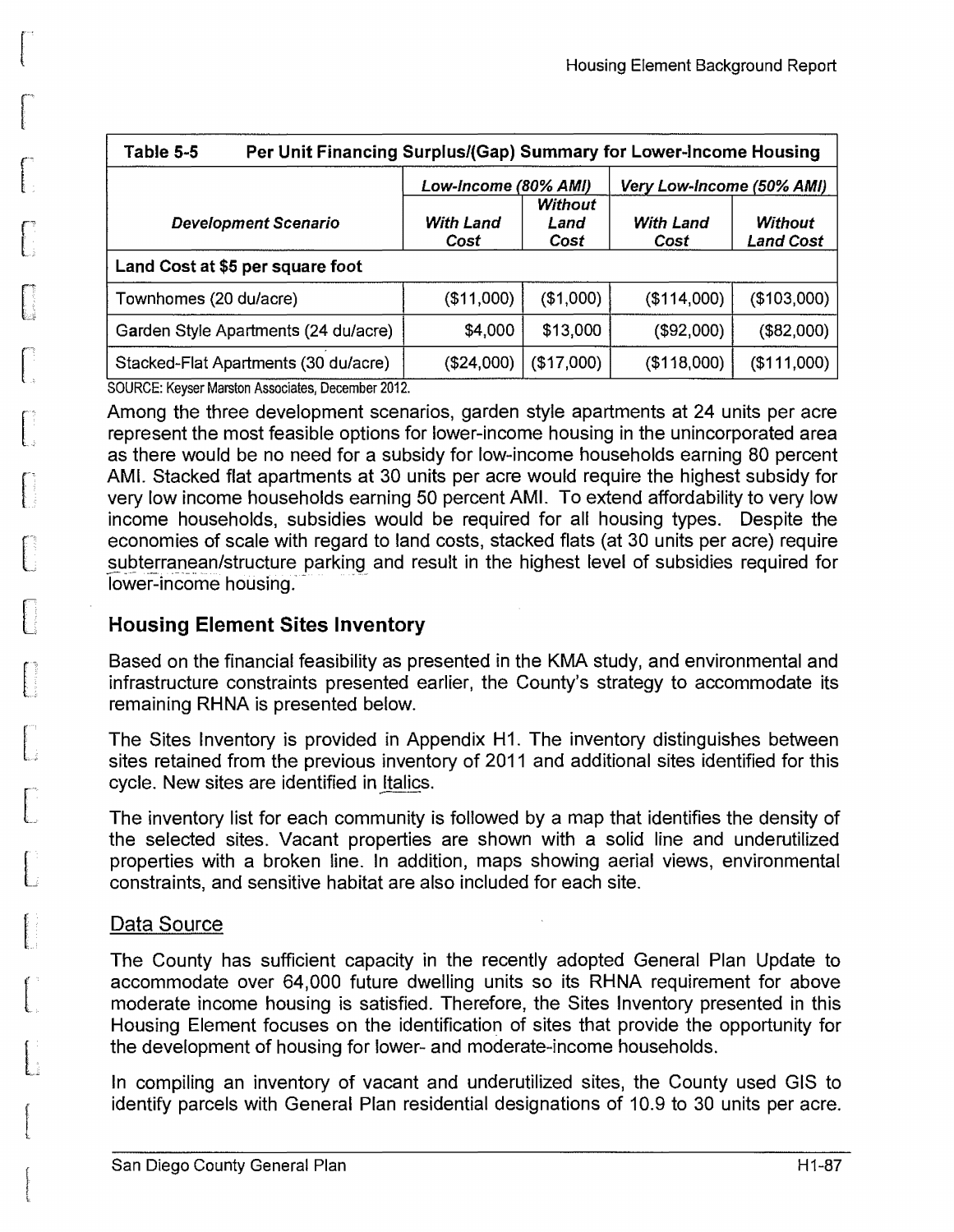Identified sites were then evaluated using aerial photographs, parcel-specific data, and the criteria developed by the County for meeting its RHNA allocation as previously discussed in the Methodology section. Parcel-specific information and maps are provided in Appendix H1 for properties included in the inventory.

Development potential on vacant and underutilized parcels was estimated based on average development densities at 80 percent of the maximum permitted densities. The difference between gross acreage and the net acreage available for development averages about 20 percent in the more urbanized areas of the County where infrastructure has already been provided. These suburban areas are located in the Village category and are the appropriate location for dense multi-family developments. Based on this information, the County used 80 percent of the maximum yield as the estimated yield for nearly every parcel included in the Sites Inventory. In addition, County policies promote the efficient use of multi-family residential land and encourage all development on lands designated for multi-family densities to achieve an intensity that is at least 80 percent of the maximum permitted density.

### Availability of Infrastructure and Services

Much of the vacant land in the unincorporated area will involve "green field" development, whereby infrastructure and services must be extended or installed to serve the new development. The provision of these services is typically passed on to the buyer in the form of higher housing costs. Therefore, to address the County's lowerincome housing needs, the County focuses on opportunities associated with highdensity development that are only available in urbanized centers where infrastructure and services are in place, but improvements may be necessary to serve the intensified development. Because the sites selected for inclusion in the Sites Inventory are located in urbanized centers, they are generally free of major environmental constraints such as habitat conservation and safety hazards such as flooding.

#### Vacant Residential Sites

Lower-Income: Vacant residential properties designated at densities of 20 to 30 dwelling units per acre are concentrated in nine CPAs. These sites provide the best opportunity for lower-income development potential. The sites are located within the San Diego County Water Authority (CWA) boundary with the exception of Borrego Springs. Borrego Springs is an agricultural and resort community with a labor force made up of farmworkers and service workers. Members of the community have expressed a need for housing that is affordable to these workers. Although the community is not located within the CWA, the single parcel identified in the Sites Inventory is within the Borrego Water District.

Moderate-Income: Many of the communities located within the CWA boundary have vacant sites designated for multi-family units with densities ranging from 10.9 to 15 dwelling units per acre. These sites would support duplex and triplex development on smaller parcels and garden style apartments and condominium development on larger parcels. Attached housing offers opportunities for affordable homes. In addition, the KMA study also found that manufactured homes on parcels zoned for single family  $\overline{\mathcal{L}}$ . '~

 $\begin{bmatrix} \phantom{-} \end{bmatrix}$ 

·.,, .l.

 $\bigcap$ 

: إ

 $\begin{bmatrix} \phantom{-} \ \phantom{-} \ \phantom{-} \end{bmatrix}$ 

.. ;

 $\begin{pmatrix} 1 \\ 1 \\ 1 \end{pmatrix}$ 

f<br>Francesco<br>Francesco l

**[**<br>|-<br>|-<br>|-

files and L.

! t